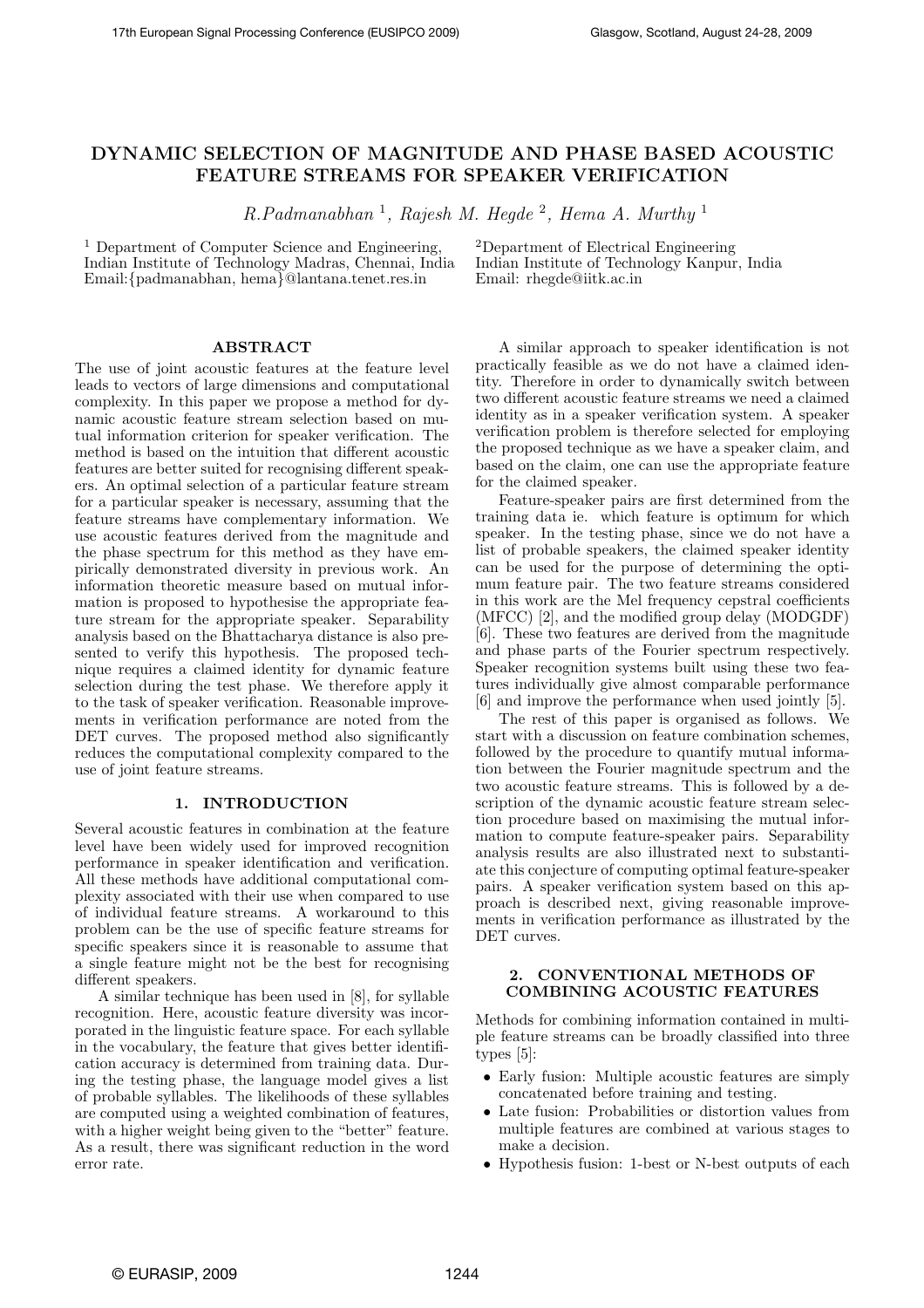acoustic feature is used to generate a single hypothesis.

Early fusion mechanisms using magnitude and phase based features have been successfully used for phoneme, syllable, speaker and language recognition using the MFCC and MODGDF [5]. Although the method shows good improvement in performance, the computational requirement for working on a high dimensional (84 dimensions in [5]) feature streams is high. Late fusion methods combine weighted probabilities from multiple feature streams to give a final classification decision. Some form of normalisation is required to combine the probabilities, as their ranges are usually different. The weights are usually determined empirically.

## 3. DYNAMIC ACOUSTIC FEATURE STREAM SELECTION BASED ON MUTUAL INFORMATION

Information-theoretic approaches for the study of feature selection [3] have given interesting results for speaker identification. They can be used for determining the optimal feature for a particular speaker. Optimality is defined in terms of the recognition or verification performance in this work and is determined from the training data.

#### 3.1 Entropy and mutual information

The entropy of a discrete random variable  $X =$  ${x_0, x_1 ... x_{N-1}}$  is defined as

$$
H(X) = -E[\log_2 p_i]
$$

where  $p_i = \Pr(X = x_i), E[.]$  is the expectation operator, and Pr denotes probability. The conditional entropy

$$
H(X|Y=y_k) = -E[\log_2 p_i]
$$

where now  $p_i = \Pr(X = x_i | Y = y_k)$ . The average conditional entropy  $H(X|Y)$  is defined as

$$
H(X|Y) = \sum_{y} \Pr(Y = y) H(X|Y = y)
$$

The mutual information (MI) between two random variables  $X$  and  $Y$  is defined as

$$
I(X;Y) = H(X) - H(X|Y) = H(Y) - H(Y|X)
$$

The mutual information is a measure of how much information X and Y have in common. It can also be viewed as how much uncertainty exists in one if we know the other. In [3], the minimum classification error probability was shown to be related to the mutual information between speakers and features. It was also shown here that the probability of error is minimised when the MI is maximised.

#### 3.2 Computation of mutual information

Dynamic feature stream selection requires computation of mutual information between the individual feature streams and a reference spectrum. We use the short

term Fourier transform magnitude spectrum as a reference spectrum for computation of the mutual information. Algorithm 1, outlines the computation of the mutual information using the reference magnitude spectrum and the acoustic features in the cepstral domain. Note that the two specific features under consideration are the MFCC and the MODGDF.

#### Algorithm 1 mi $(\mathcal{X}, \mathcal{Y})$

- 1: {Given: Training data for one speaker, consisting of N frames}
- 2: From the  $N$  training frames, extract the set of shorttime spectra  $\mathcal{X} = \{X_i\}$  and set of feature vectors (MFCC or MODGDF)  $\mathcal{Y} = \{Y_i\}$  where  $i = 1...N$ .
- 3: Perform vector quantisation on the set  $\mathcal X$  to form a codebook C. Similarly perform vector quantisation on the set  $Y$  to form a codebook  $D$ . Let both codebooks have P centroids.
- 4: The relative frequency of each centroid is an approximate measure of the probability of occurrence of that centroid. Let  $\hat{X}_j$  and  $\hat{Y}_j$  denote centroids and  $C_j$  and  $D_j$  denote clusters in C and D respectively, with  $j = 1...P$ . The the probabilities can be estimated as:
- 5:  $\Pr(\hat{X}_j) \approx \frac{|C_j|}{N}$ 6:  $\Pr(\hat{Y}_j) \approx \frac{|D_j|}{N}$

$$
\frac{0.11(1j)}{7. \Pr(\hat{V} \mid \hat{Y}) \sim \frac{|D_j, C_j|}{r}}
$$

7: 
$$
\Pr(\hat{Y}_j | \hat{X}_j) \approx \frac{|D_j, C_j|}{|C_j|}
$$

- $\sum_{i=1}^{n}$   $\sum_{j=1}^{n}$  ( $C_j$ )<br>8: From the probabilities, we can estimate  $H(\mathcal{X})$ ,  $H(\mathcal{Y})$  and  $H(\mathcal{X}|\mathcal{Y})$ .
- 9: Compute  $mi(\mathcal{X}, \mathcal{Y}) = H(\mathcal{X}) H(\mathcal{X}|\mathcal{Y}).$

## 3.3 Dynamic feature selection based on mutual information

Having computed the mutual information as outlined in section 3.2, we now turn to the proposed approach for dynamic acoustic feature stream selection for speaker verification. Let mutual information between the reference spectrum and an acoustic feature stream be

where

$$
i \in \{\text{MGD}, \text{MFC}\}
$$

 $\theta_i = mi(\mathcal{X}, \mathcal{Y}_i)$ 

and MGD represents the acoustic feature stream MOD-GDF and MFC corresponds to the acoustic feature stream MFCC. The optimum feature stream  $\hat{i}$  is now selected as

$$
\hat{i} = \arg\max_{i} \{mi(\mathcal{X}, \mathcal{Y}_i)\}
$$

## 4. ANALYSIS OF ACOUSTIC FEATURE DIVERSITY

All our experiments are performed on a subset of 200 speakers from the NTIMIT database [4]. To verify our conjecture on optimal feature selection with mutual information, we investigate the separability of different speakers with different features before we apply them to a speaker verification task. The following two sections discuss results of acoustic diversity analysis using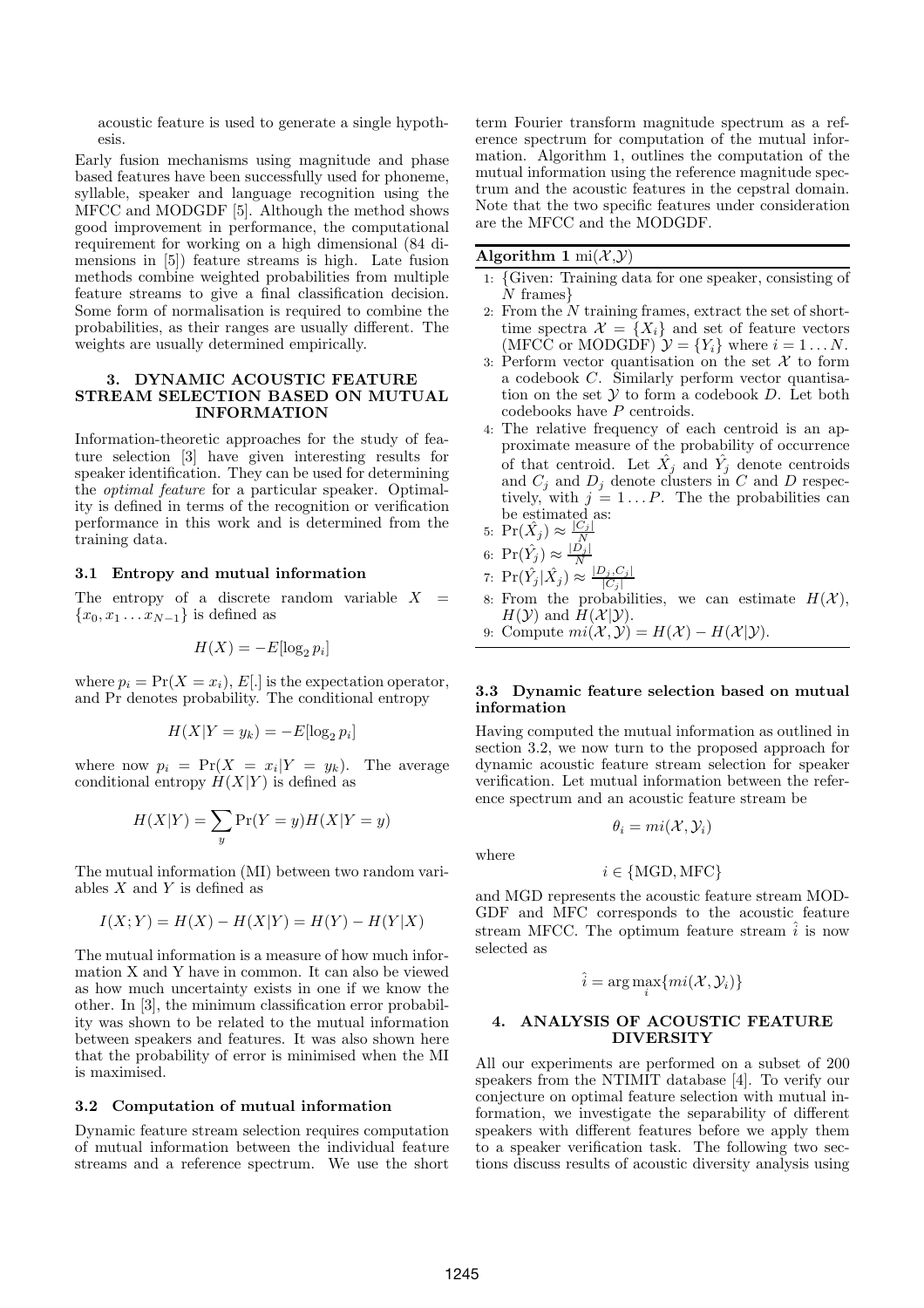the Bhattacharya distance and some speaker identification experiments.

### 4.1 Separability analysis using the Bhattacharya distance

The Bhattacharya distance is used as a measure of separability between two classes. For normal distributions, the squared Bhattacharya distance  $d_B^2$  between two classes with means  $\mu_i$  and covariance matrix  $M_i$  is defined as

$$
d_B^2 = \frac{1}{2} \ln \frac{\left|\frac{M_1 + M_2}{2}\right|}{|M_1|^{1/2}|M_2|^{1/2}} + \frac{1}{8} (\mu_1 - \mu_2)^T
$$

$$
\left(\frac{M_1 + M_2}{2}\right)^{-1} (\mu_1 - \mu_2)
$$

Figures 1 and 2 show the Bhattacharya distance between a speaker and the corresponding background model against dimension of the feature vector. The separability is plotted for models built with MFCC and models built with MODGDF (both speaker model and background model). Since speaker verification is a two class problem, greater the separability between the speaker model and the background model, the more accurate the verification.

From the measure of mutual information, we determine that the speaker in Figure 1 (denoted as speaker A) has MFCC as the optimal feature whereas the speaker in Figure 2 (denoted as speaker B) has MODGDF as the optimal feature. The mutual information values are tabulated in Table 1. From the plots, it can be seen that the speaker in Figure 1 has better separation with MFCC features, whereas the speaker in Figure 2 has better separation with MODGDF, thus substantiating the conjecture on optimum feature selection based on mutual information.

Table 1: Mutual information and optimal feature selection for speakers A and B.

| Speaker | $\overline{mi}(\mathcal{X}, \mathcal{Y}_{\text{MFC}})$ | $\overline{mi}(\mathcal{X}, \mathcal{Y}_{\text{MGD}})$ | Optimal<br>feature |
|---------|--------------------------------------------------------|--------------------------------------------------------|--------------------|
| Spk A   | 2.867                                                  | 2.675                                                  | MFCC               |
| Spk B   | 2.651                                                  | 2.664                                                  | MODGDF             |

## 4.2 Acoustic diversity analysis using speaker identification experiments

To further explore the acoustic diversity of MFCC and MODGDF features, a conventional closed-set speaker identification system using each feature was evaluated using the same dataset. The identification result is summarised as the fraction of the number of test cases in Figure 3. Four tests were performed on each speaker, and the identification accuracy ranges from zero (none of the test cases were identified correctly) to four (all four test cases were identified correctly).

From the results of actual speaker identification it is reasonable to assume that each acoustic feature recognises different fractions of the number of test cases confirming the need for optimal feature selection for different speakers.



Figure 1: Bhattacharya distance versus feature dimension for speaker A and corresponding background model. MFCC shows higher separability for this speaker.



Figure 2: Bhattacharya distance versus feature dimension for speaker B and corresponding background model. MODGDF shows higher separability for this speaker.

# 5. SPEAKER VERIFICATION FRAMEWORK

Figure 4 shows the architecture of the proposed speaker verification framework. In the training phase, the optimal feature (ie MFCC or MODGDF) is determined for each speaker using the mutual information between the feature and the Fourier spectrum. A lookup table is built which outputs the optimal feature for a given speaker. Gaussian mixture models, as described in [9] are built for each speaker using the optimal feature. Background models are also built for each speaker from training data of the other 199 speakers using the optimal feature.

In the testing phase, the optimal feature is determined for the claimed speaker from the lookup table. The corresponding features are extracted from the the input speech waveform. The verification decision is made from the likelihood ratio scores of the speaker model to the background model compared to a thresh-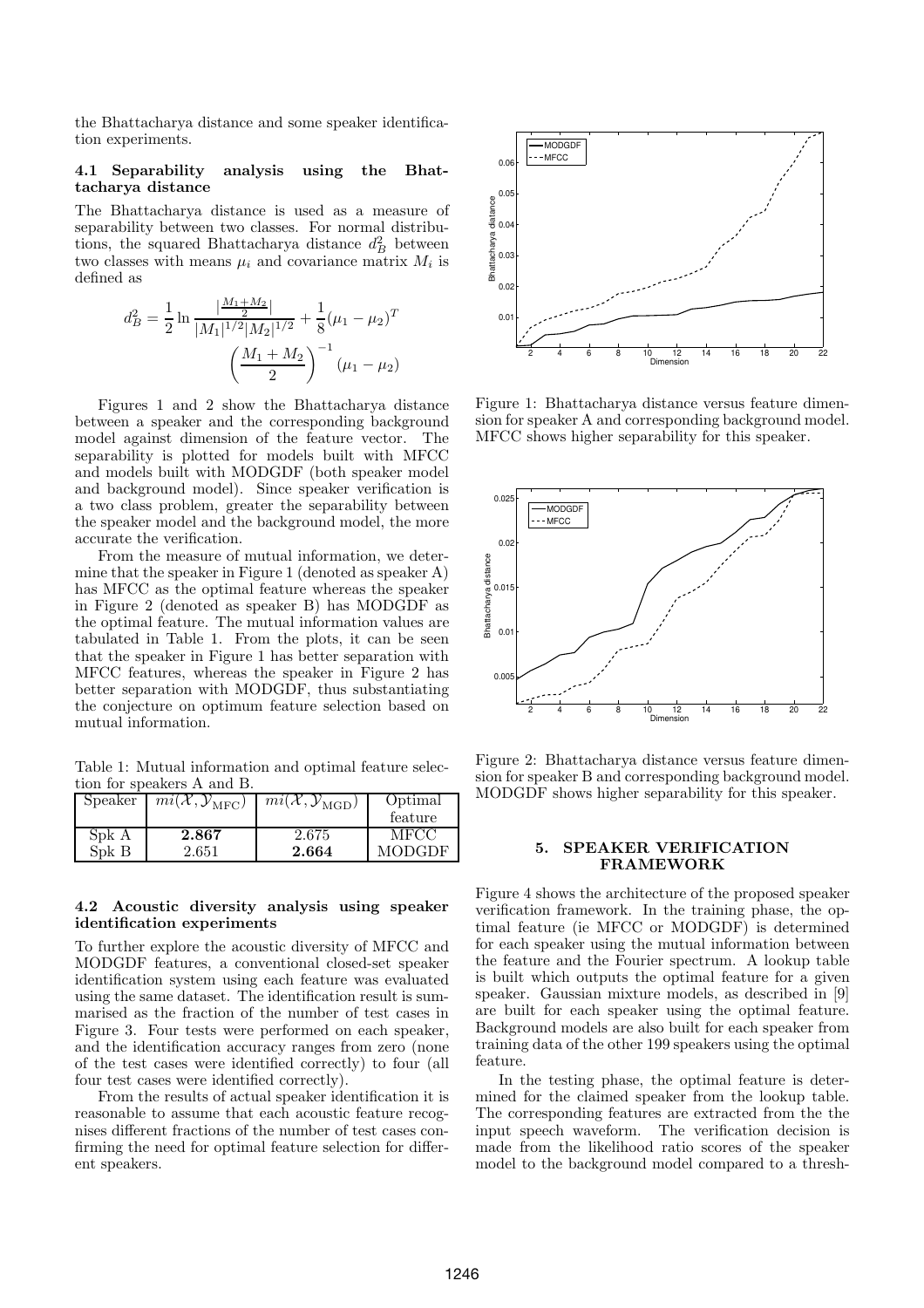

Figure 3: Histogram of identification accuracy (out of four test files for each speaker) for MFCC and MOD-GDF features.

old, as in conventional speaker verification systems [1].

The advantage of this approach is that we always choose a feature which shows better separability between a speaker and the corresponding background model. This results in lesser number of incorrect classifications (false alarms and misses.)



Figure 4: The proposed speaker verification system incorporating dynamic feature selection (a) training phase and (b) testing phase

# 6. PERFORMANCE EVALUATION

In this section, we describe the experimental setup and performance evaluation of the proposed speaker verification system incorporating dynamic feature selection.

#### 6.1 The database

All verification experiments were performed with a subset of 200 speakers from the NTIMIT database [4]. There are four test cases for each speaker. For each test case, a verification test was done with a claim stating to be each of the 200 speakers, one after the other. This resulted in a total of 1,60,000 verification tests, out of which 800 are actually true (ie. claim should be accepted) and the rest false (ie. claim should be rejected.)

#### 6.2 Experimental results

As a baseline, conventional speaker verification using MFCC and MODGDF individually is done on the dataset. The detection-error tradeoff (DET) [7] curves for this is shown in figure 5. The DET curves for the proposed speaker verification system is also given in Figure 5. From the DET curves, we see that the phasebased MODGDF gives better verification performance than MFCC. For the most part, the proposed method gives performance comparable to the MODGDF-based method. But at some operating points (towards the top left in the graph) the proposed method is distinctly better. It should also be noted in this context that the proposed method has advantages of lesser computational requirement when compared to acoustic feature fusion methods like early fusion.



Figure 5: DET curves for speaker verification system.

#### 7. CONCLUSIONS

In this paper, a speaker verification system which dynamically performs feature-switching is described. Mutual information between an acoustic feature stream and the Fourier magnitude spectrum is proposed to to determine the optimal feature-speaker combination. We have investigated this approach with two complimentary acoustic feature streams, namely the magnitude spectrum based MFCC and the phase spectrum based MOD-GDF. The proposed system implements feature switching using the feature-speaker combination obtained from training data and uses the optimal feature based on the claimed speaker identity during the testing phase. The system shows better performance when compared to conventional verification systems using a single feature.